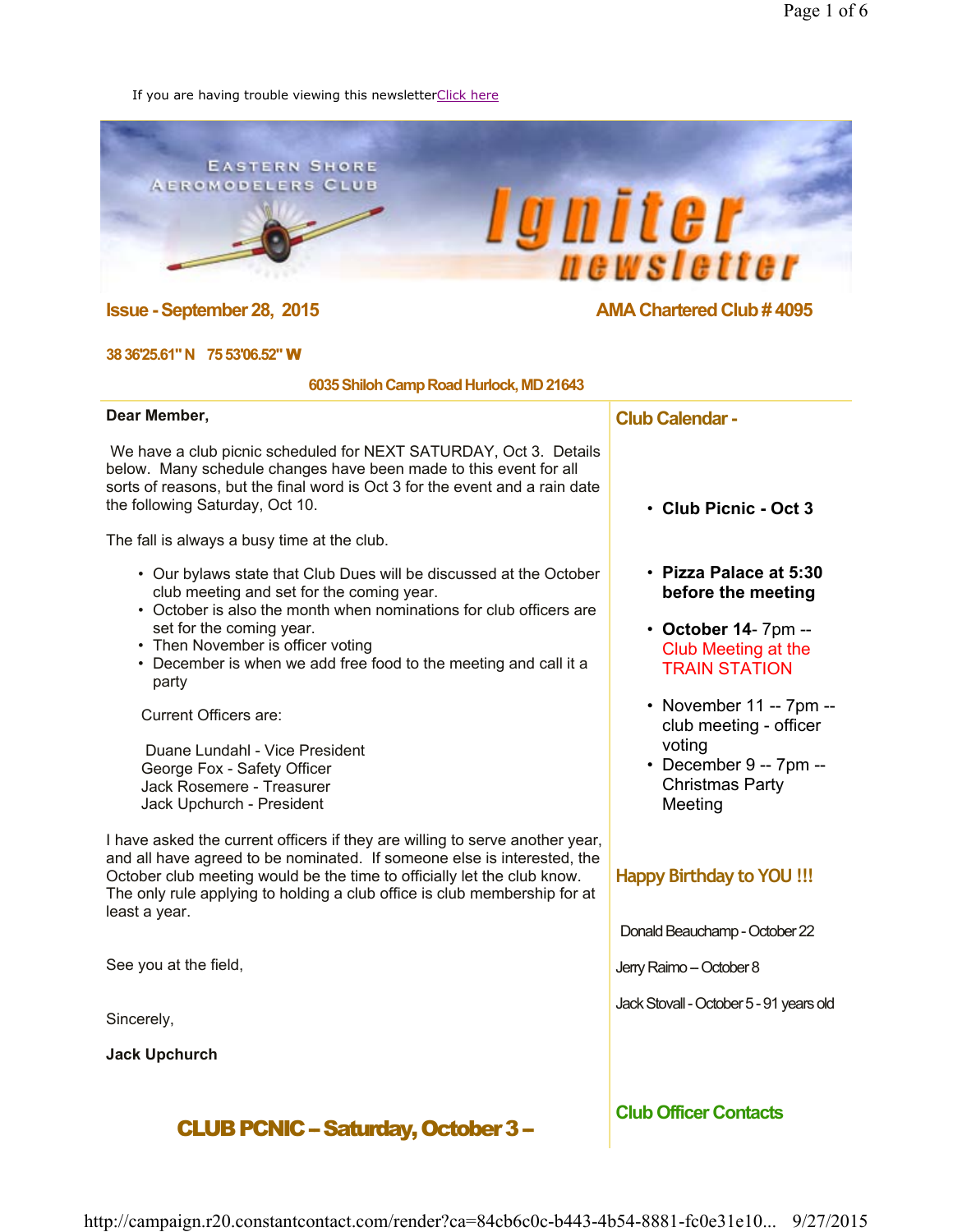# 10am until out of fuel, out of food

- All members are invited to bring family and friends.
- Club provides burgers, dogs, and sodas at no charge. Members are encouraged to bring a covered dish, salad, or dessert to share.
- Informal fun and flying activities all day to include a paintball shootout
- Mike Diminio has donated a Stick 40 Raffle Plane complete with radio ready to fly. Bring some cash for raffle tickets.

Rain Date is the following Saturday, October 10.

A few pictures from prior years.



Pres/ Newsletter Editor Jack Upchurch 410-310-2007

V President Duane Lundahl 410-822-2486

Safety Officer George Fox 410-221-7584

Treasurer/ Membership Coordinator Jack Rosemere 410-330-4663

Instruction Coordinator Eric Johansen 410-463-0926

Field Marshall Skip Messick 443-521-2939

### **Our local Hobby shop:**

Members are encouraged to support our two local hobby stores:

Hobby Stop in Seaford.

Hobby Town in Easton. Located at 106 Marlboro Ave, Easton (in the Ledo Pizza / Rita's strip)

410-822-7801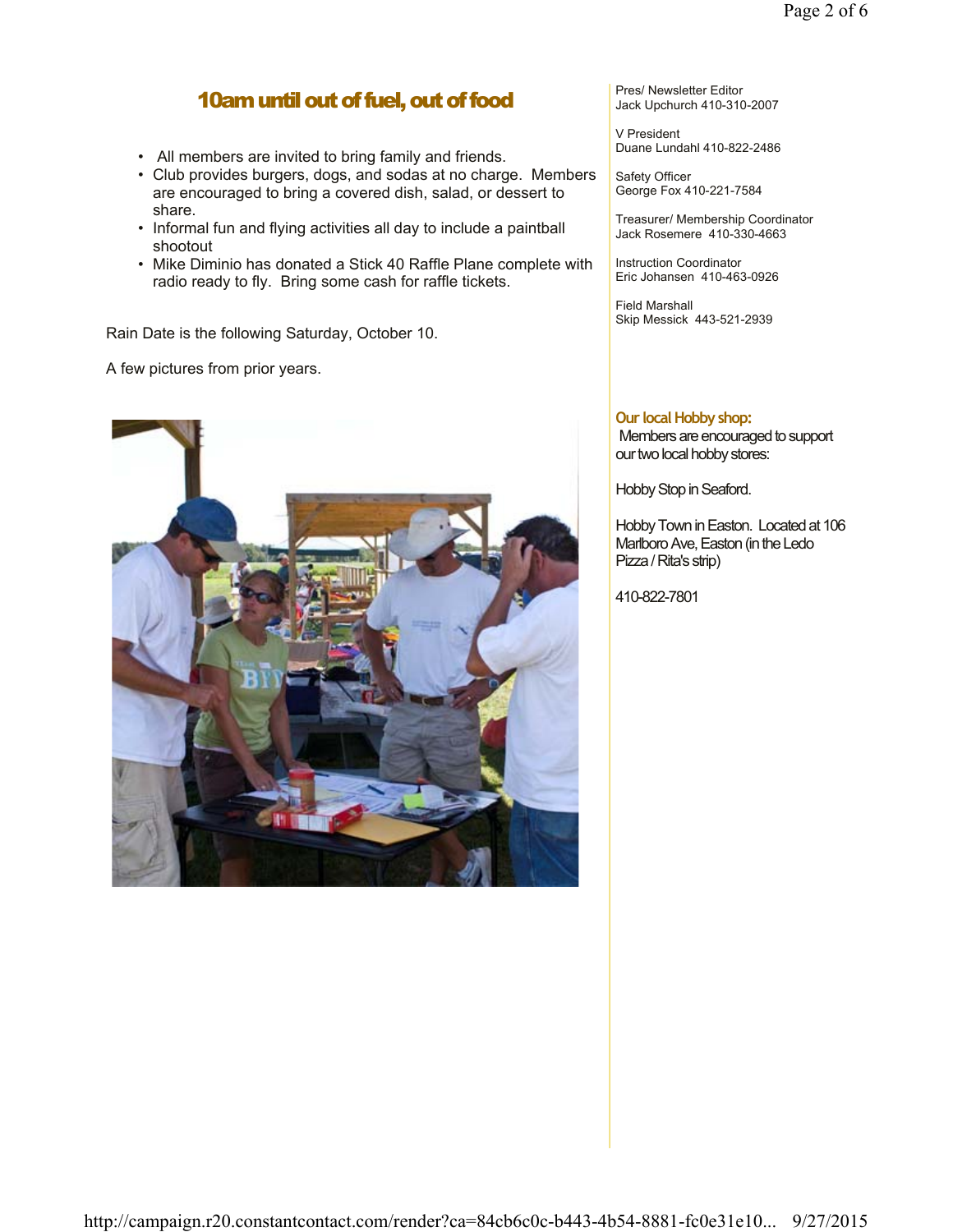

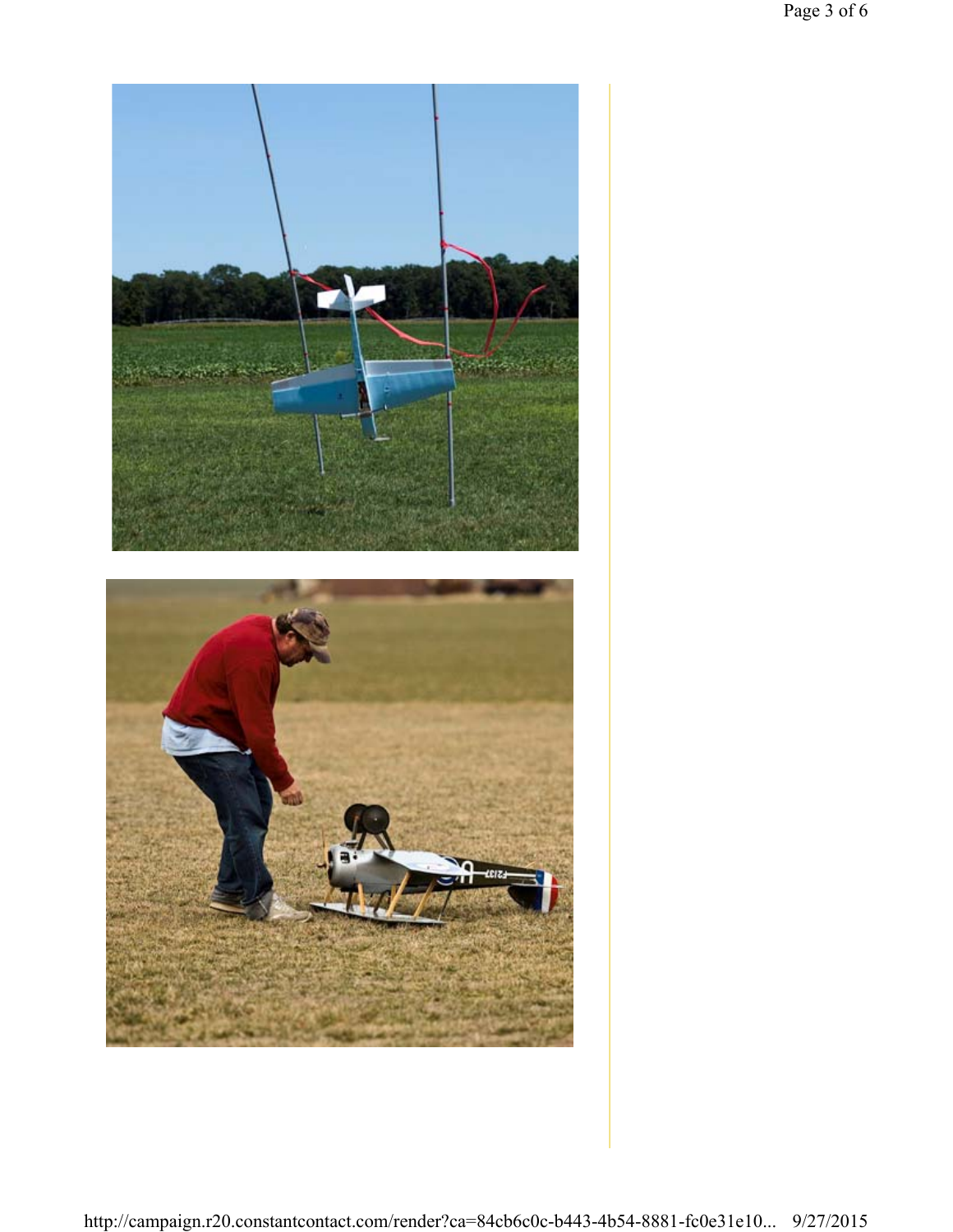